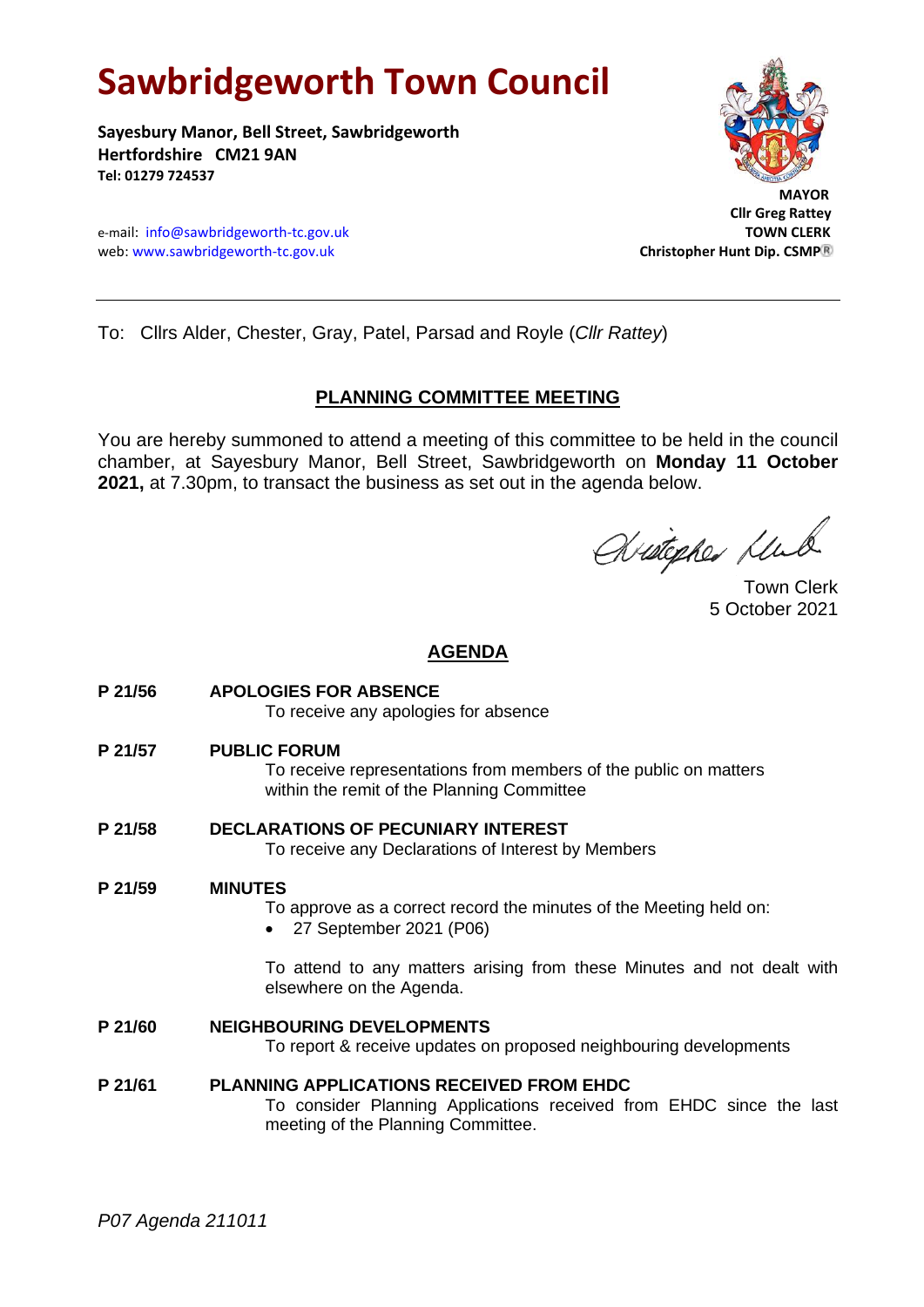# **3/21/2342/FUL Land at Colvins, Parsonage Lane, CM21 0ND**

[Demolition of outbuildings and erection of 1,3 bedroomed dwelling, landscaping and](https://publicaccess.eastherts.gov.uk/online-applications/applicationDetails.do?activeTab=documents&keyVal=QZ69RFGLGZ400) [associated works](https://publicaccess.eastherts.gov.uk/online-applications/applicationDetails.do?activeTab=documents&keyVal=QZ69RFGLGZ400) **\_\_\_\_\_\_\_\_\_\_\_\_\_\_\_\_\_\_\_\_\_\_\_\_\_\_\_\_\_\_\_\_\_\_\_\_\_\_\_\_\_\_\_\_\_\_\_\_\_\_\_\_\_\_\_\_\_\_\_\_\_\_\_\_\_\_**

**\_\_\_\_\_\_\_\_\_\_\_\_\_\_\_\_\_\_\_\_\_\_\_\_\_\_\_\_\_\_\_\_\_\_\_\_\_\_\_\_\_\_\_\_\_\_\_\_\_\_\_\_\_\_\_\_\_\_\_\_\_\_\_\_\_\_**

### **3/21/2382/HH Margray, London Road, Spellbrook**

[Two storey side extension, part two, part single storey rear extension. Loft conversion](https://publicaccess.eastherts.gov.uk/online-applications/applicationDetails.do?activeTab=documents&keyVal=QZFJ45GLH1Z00)  [including rear dormer window](https://publicaccess.eastherts.gov.uk/online-applications/applicationDetails.do?activeTab=documents&keyVal=QZFJ45GLH1Z00)

**\_\_\_\_\_\_\_\_\_\_\_\_\_\_\_\_\_\_\_\_\_\_\_\_\_\_\_\_\_\_\_\_\_\_\_\_\_\_\_\_\_\_\_\_\_\_\_\_\_\_\_\_\_\_\_\_\_\_\_\_\_\_\_\_\_\_**

**\_\_\_\_\_\_\_\_\_\_\_\_\_\_\_\_\_\_\_\_\_\_\_\_\_\_\_\_\_\_\_\_\_\_\_\_\_\_\_\_\_\_\_\_\_\_\_\_\_\_\_\_\_\_\_\_\_\_\_\_\_\_\_\_\_\_**

### **3/21/2417/HH 76 White Post Field, CM21 0BY**

[Replacement of conservatory](https://publicaccess.eastherts.gov.uk/online-applications/applicationDetails.do?keyVal=QZQCFJGLH4O00&activeTab=summary) roof

# **P 21/62 LATE PLANNING APPLICATIONS**

To deal with Planning Applications received from EHDC following the Publication of this Agenda and received before 8 October 2021

# **P 21/63 PLANNING DECISIONS MADE BY EHDC**

To receive Planning Decisions from EHDC.

### **3/21/0872/FUL 1 Rowney Wood, CM21 0HR**

Demolition of garage/side extension. Construction of new 4 bedroom dwelling. Extensions to the existing dwelling to include a loft conversion with gable end and rear dormer, 2 skylights, single storey rear extension with 2 skylights, front porch and alterations to the fenestrations

**\_\_\_\_\_\_\_\_\_\_\_\_\_\_\_\_\_\_\_\_\_\_\_\_\_\_\_\_\_\_\_\_\_\_\_\_\_\_\_\_\_\_\_\_\_\_\_\_\_\_\_\_\_\_\_\_\_\_\_\_\_\_\_\_\_\_**

#### *STC Comment:* No comment

*EHDC Decision:* Refused. "The proposed dwelling house would fail to promote local distinctiveness and would be out of keeping with the established pattern, character, density and grain of existing development. It would appear cramped on the site and unduly prominent in the street scene, it would also reduce the spacious character within this part of the locality and be harmful to the character and appearance of the surrounding area. The proposal would thereby be contrary to the aims and objectives of policy DES4 of the East Herts District Plan 2018" & "Insufficient information has been provided to demonstrate that the proposed development would minimise overheating in summer and reduce the need for heating in winter and demonstrate how carbon dioxide emissions will be minimised across the development site. The proposed development therefore fails to accord with Policies CC1 and CC2 of the East Herts District Plan 2018"

**\_\_\_\_\_\_\_\_\_\_\_\_\_\_\_\_\_\_\_\_\_\_\_\_\_\_\_\_\_\_\_\_\_\_\_\_\_\_\_\_\_\_\_\_\_\_\_\_\_\_\_\_\_\_\_\_\_\_\_\_\_\_\_\_\_\_**

**\_\_\_\_\_\_\_\_\_\_\_\_\_\_\_\_\_\_\_\_\_\_\_\_\_\_\_\_\_\_\_\_\_\_\_\_\_\_\_\_\_\_\_\_\_\_\_\_\_\_\_\_\_\_\_\_\_\_\_\_\_\_\_\_\_\_**

### **3/21/1642/HH 28 Reedings Way, CM21 9DX**

Single storey front/side and rear extension *STC Comment:* No objection *EHDC Decision:* Granted